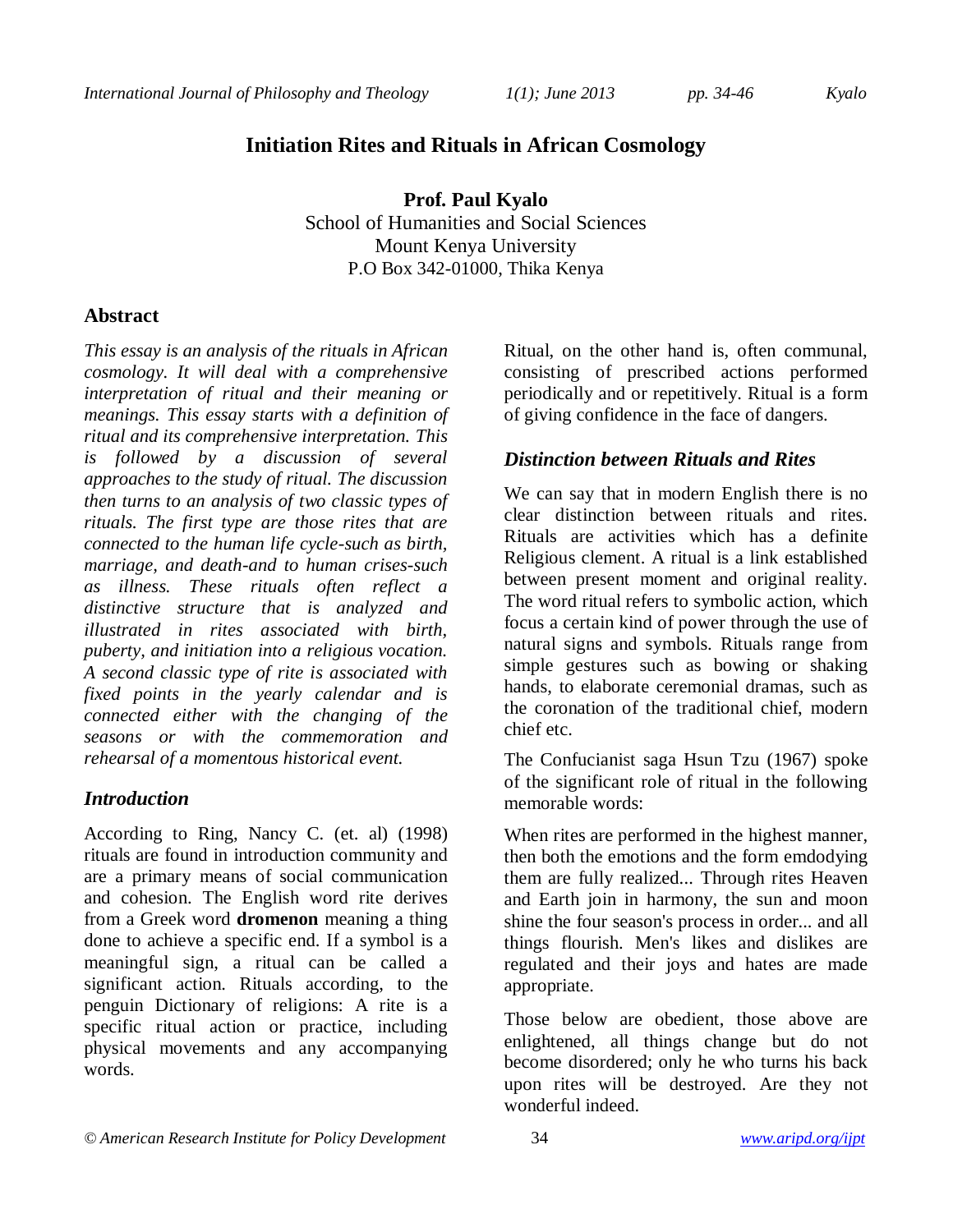# *A Religious Ritual*

A religious ritual can be defined as an agreed on and formalized patter of ceremonial movements and verbal expressions carried out in a sacred context. One of the interesting things about religious ritual is that they can serve as condensed symbols. Rituals are capable of expressing and communicating several levels of meaning in societies. Moreover, the meanings or functions of a ritual may not be manifest or obvious but only latent or hidden to the participants themselves.

We can say that ritual is the very heart and soul of religion and that ritual must be viewed as both prior to and more fundamental than either myth or doctrine. Many scholars like Olson Alan M. (1980) was among the first to hold this view and to insist that myth is merely an explanation of ritual and. therefore, of secondary importance. Emile D. (1965) reinforced this perception of ritual as constituting the essence of religion, and it remains a fundamental conviction of his followers at the present time. Ritual) however: plays a central role in the life of religion.

It is critical to point this out because modern generation and secularised culture are likely to approach religion intellectually- that is, see it as a system of beliefs and to undervalue the bodily and behavioural aspects of religious life.

Ritual is primordial and universal because:

- It appeals to the whole person.
- Weaving together bodily gesture, speech, and the sense- the sight of colours and shapes
- The sounds of chants or mantras
- The tactile feel of water and fabric.
- And the smell of incense or the aroma of symbol foods

Through its appeal to boldly movement,

- Verbal chants and responses,
- And our multiple senses.

Ritual is symbolic in the most profound sense, for it brings together the mind, the body and the emotions and at the same time, binds us to a community of shared values.

## *Meaning or Meanings of Ritual in African Cosmology*

Rituals are symbolic, routine, and repetitive activities and actions through which we make connections with what we consider to be the most valuable dimension of life. They are often associated with a significant events or places in our individual and communal lives. Rituals set aside specific times and places and provide us opportunity to ponder their meaning and to connect emotionally.

Mbula (1983) observed that rituals were performed during socialization, marriage ceremonies and at the time of the death of a member of the family. Initiation rituals were part of the education of the young people. In some societies. like the Gikuyu, the rites introduced the youth to age grades. The rituals were necessary as they made the young man or woman part of the society. Initiation rituals were very important because it was during these rites that the young people were educated in the ways of their people. The bedtime rituals between parents and children were done by way of story telling among others they were useful in the a parent-child bond and affirming of family.

Ritual actions enable us to maintain continuity with significant persons and events from the past, In the African cosmology families build shrines on the burial sites of those considered to be Ancestors, deceased prominent members of the family or community, to honour their spirits and to seek their favour in the ongoing life of the community.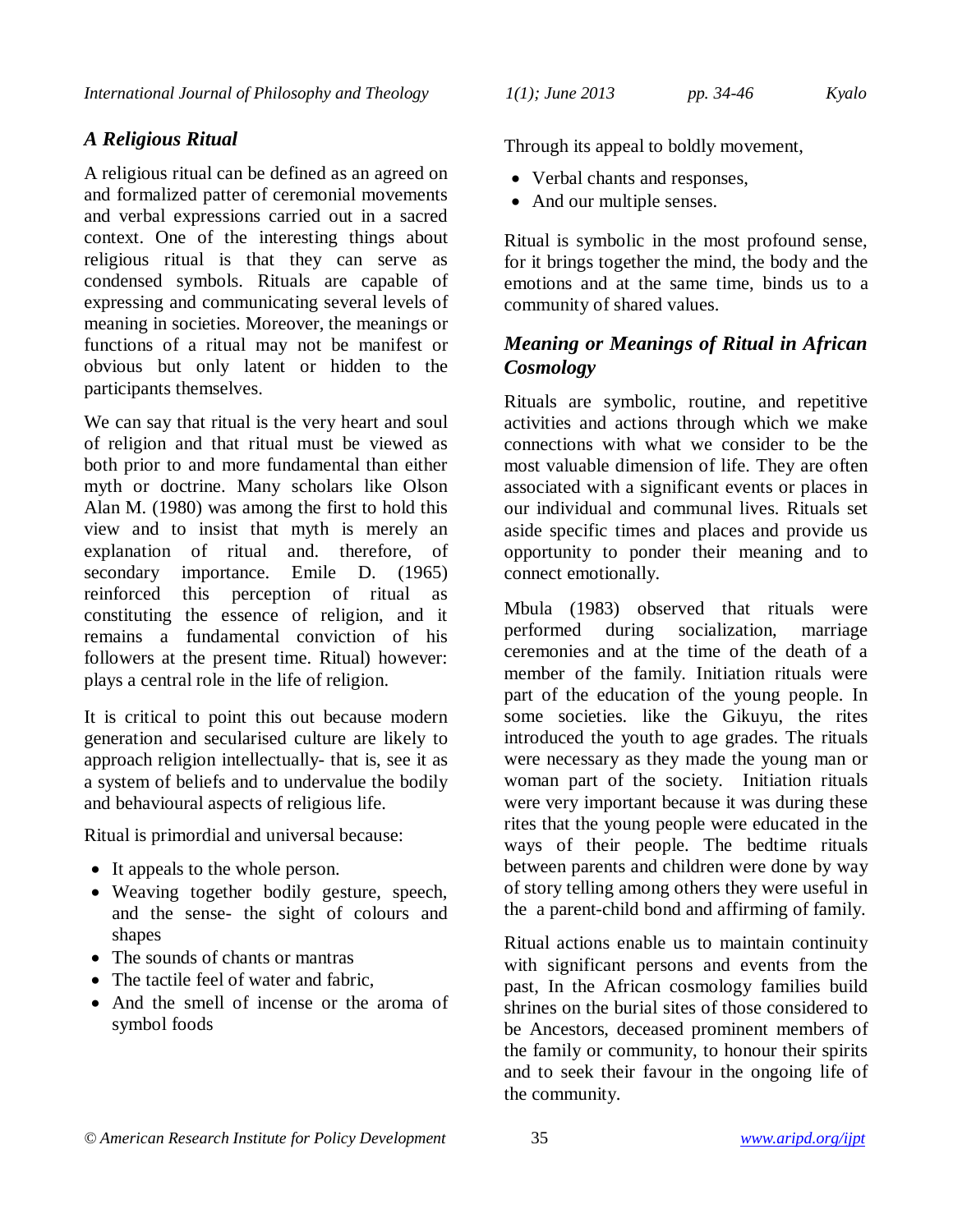#### *International Journal of Philosophy and Theology 1(1); June 2013 pp. 34-46 Kyalo*

Rituals, further commemorate significant events in the life of our communities and provide a means for renewing the meaning of those events among us. Rituals can be exciting and dramatic, engaging all of our senses. Rituals help us individually and communally to make sense of life's transition, providing some structure to ease movement from the familiar to the unknown. Becoming an adult is a significant event in our lives. We move from the familiarity of dependence and the protection of childhood to assume the mantle of responsibility in the adult world. This symbolizes that we have developed the generosity to provide for others. Like all symbolic action, our rituals can have different meanings depending upon the context or our experiences. Religious ritual expresses our deepest understanding of the world.

Bell C. (1992) looks at theories of ritual and how they function in academic discourse. Bell questions whether ritual should be associated' with action rather Wan thought. Instead, she sees ritualization as always strategic and. hence political. Driver (1991) argues for a theological reclamation of ritual's transformative capabilities. He argues that ritual has the ability to evoke moral and social transformation because of the way both changes things and is subject to change. Emile D. (1965) Maintains that ritual and belief are what constitute religion. He contrasts the religious realm, the sacred, with the secular realm, the profane. Because of this dichotomy, he defines ritual in a way that makes it fundamentally religious.

#### *Types of Ritual in African Cosmology*

There is no agreed-on typology of rituals, one reason being that rituals often overlap both in form and in meaning.

- 1. Rituals, however sometimes are differentiated by whether they are:
	- Corporate
	- Domestic
	- Personal

- 2. Another possible contrast is between rituals based on the cycle of nature and the seasons e.g.
	- Agricultural festivals or celebrations of the New Year,
	- And those rituals that commemorate or re-create a historical or mythological event e.g. the birth of Christ or the Jewish Passover, birth of Religious leader.
- 3. Another type of ritual consists of non periodic rites connected with the human life cycle or rites of passage, these include: Rituals associated with such events as:
	- Initiation into adulthood
	- Marriage and
	- Death.

We can also distinguish these non-cyclical rites of initiation and passage from other occasional rituals associated with the "life crisis" of an individual or community e.g.

- Healing rites or
- Rainmaking rites.

We can classify rituals into two principle forms:

- Non periodic life-cycle and life crisis rites and
- Periodic festivals based on calendarfixed seasons or historical events.

In summary there are many types of religious rituals. Some occur at significant moments in the life of the individual or community. They tend to be chronological: the key actors in the ritual engage in such rituals only once in their lifetime. Some religious rituals. however, are more cyclical: they occur periodically in the course of a year. Researchers do not agree on any one type; instead they use a variety of typologies and classifications. As with any typology, there is the danger of oversimplifying.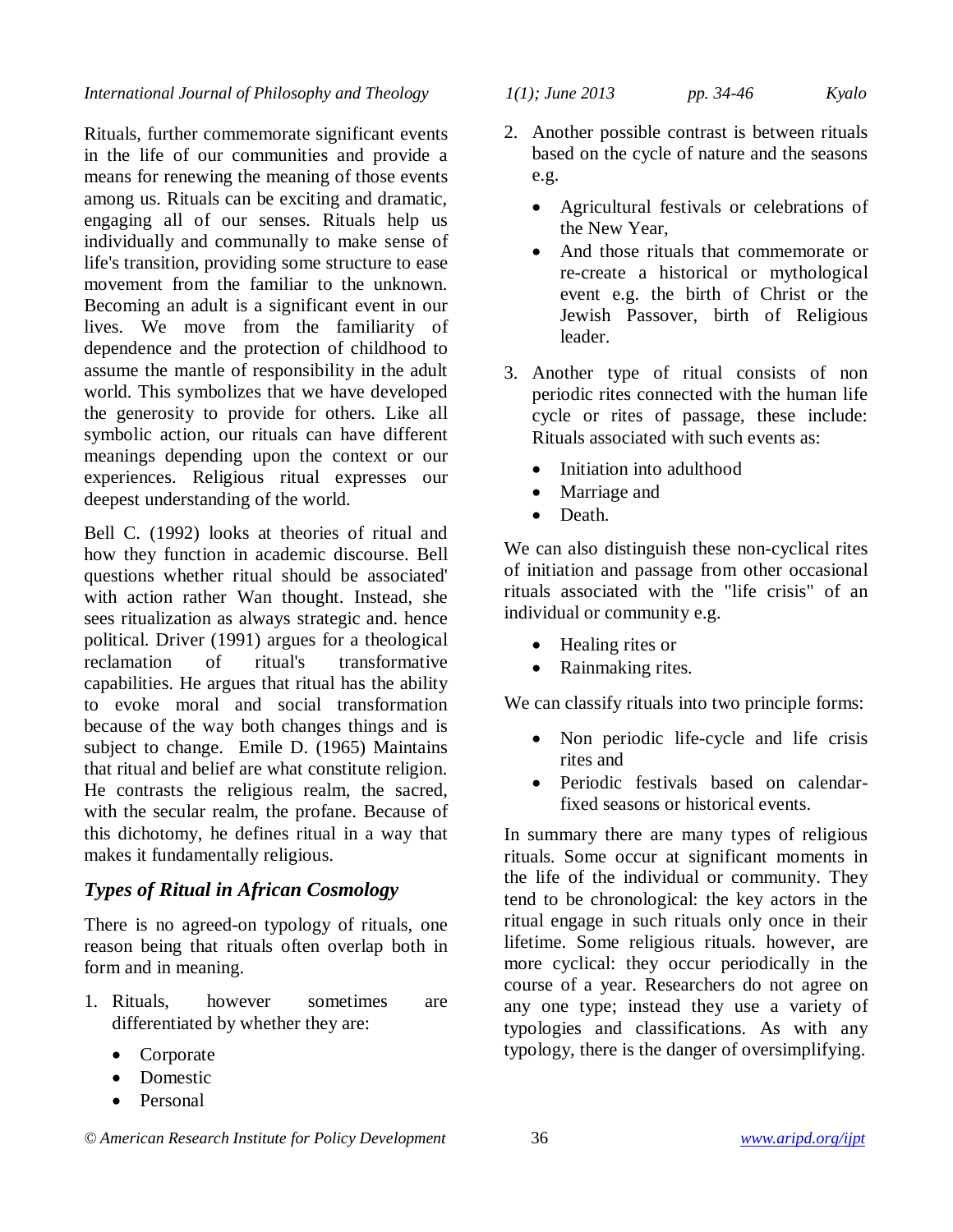# *Non Periodic Life-Cycle Ritual in African Cosmology*

In this essay we have found out that the significance of rituals connected with critical events in the life of individuals was brought to the attention of scholars by Arnold van Gennep in. The Rites of passage. Van Gennep (1960) noted that there are numerous rituals that accompany life's stages and crises:

The life of an individual in any society is a series of passages... so that man's life comes to be made up of stages with similar ends and beginnings: birth, social puberty, marriage, fatherhood, advancement to higher class, occupational specialization, and death. For every one of these events there are ceremonies whose essential purpose is to enable the individual to pass from one defined position to another.

What life-cycle rituals do, according to Van Gennep is:

- Help individuals through the difficulties of such critical transitions.
- As well as assist in accepting significant changes in the status or
- The loss of their members.

Mircea Eliade (1958) contends, that

- The individual passes "beyond the natural mode-the mode of the child-and
- Gains access to the cultural mode: he is introduced to spiritual values".

Thus Victor Turner and Mircea Eliade have given greater attention than does Van Gennep to the sacred symbolism of these rites, which reveal the most profound values of a community. Van Gennep called attention to the striking fact that rites of passage often reveal a common patten, consisting of three distinct elements:

- Separation,
- Transition, and
- Reincorporation.

# *Separation*

This stage removes individual from their old status. This is often shown by actual physical separation from other members of the society or by simulation of death itself. It is therefore marked by symbolic behaviors or actions that stress the separation or detachment of the individual or group undergoing the rite from a previous status. In some traditional African religions Magesa (1998) observed that the heads of newborns are shaved to symbolize the cutting off of anything bald-shaved off with the old hairs-and the Separation of the baby from its mother's womb.

# *Transition: (The Marginal or Liminal)*

This stage is frequently marked by some form of statelessness, a kind of limbo. During this time, the initiate-whether an adolescent girl or an elder, grieving son-is prepared for her or his new station. Turner (1969) has developed Van Gennep's insight into the three stages of lifecycle rites by giving special attention to the transitional, or **liminal (limen**, signifying **threshold** in latin ), stage and its social and religious significance. Turner sees societal life as a process involving successive periods of structures differentiation; he calls communities or the spontaneous bond of communion between members of a society. Life-cycle rites exhibit this alternating process in the life of both individuals and groups.

The liminal, or threshold, stage is a transitional one, and thus, according to Turner it represents antistructure. It is likened to being in the wilderness to darkness, and to death. In the liminal stage, the initiate is stripped of his status, symbolized by uniform dress, loss of rank, and submissiveness. This phase is ambiguous: The person no longer possesses the old status but the new status has not been conferred. The behavior and actions clone in this phase prepare the person for her /his new status.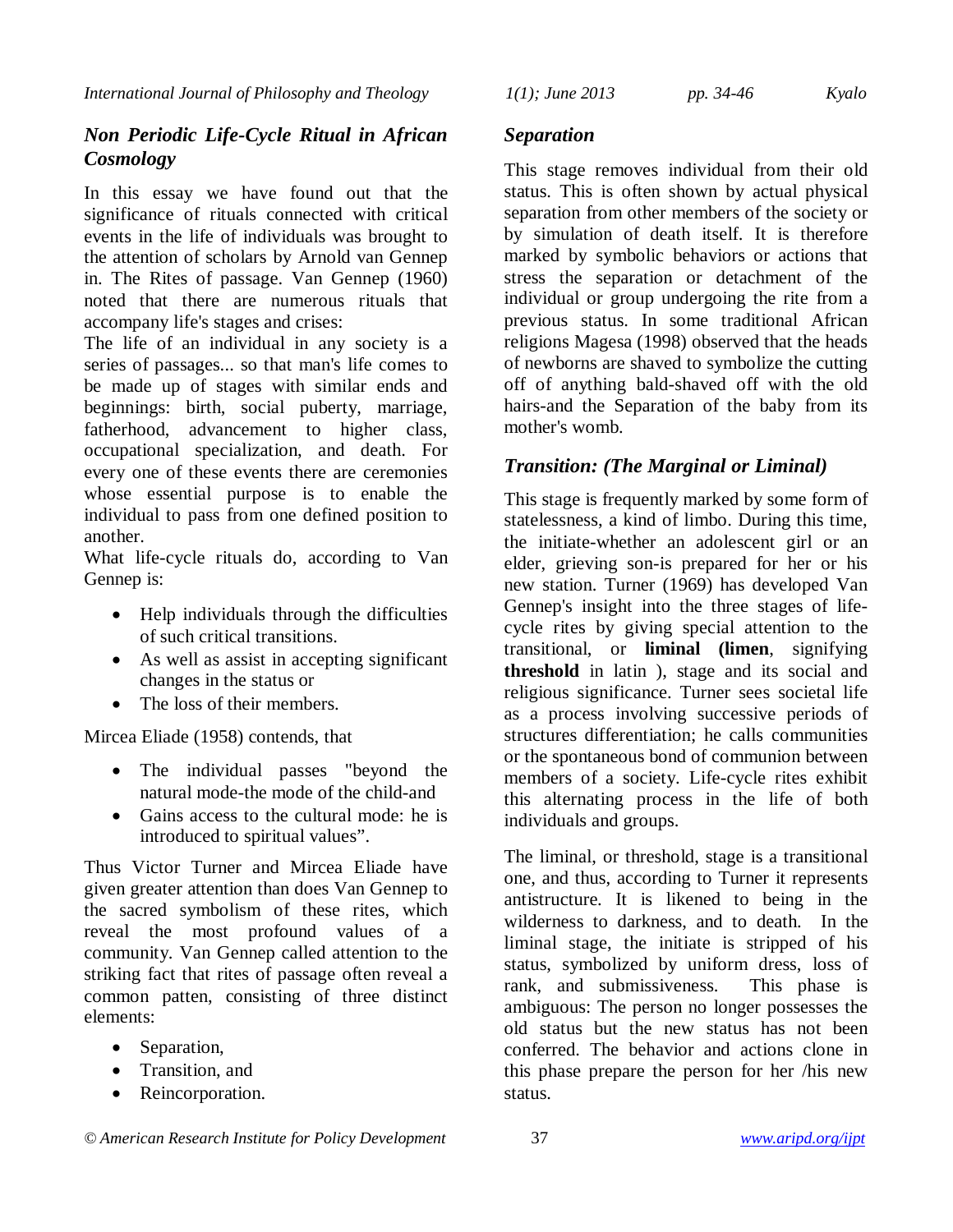The **liminal** phase is crucial because during this phase the person is outside of the structures of ordinary life and potentially exposed. The stage is set for new experiences of the sacred. According to Turner the neophytes typically are removed, secluded darkened, hidden, without rank or insignia, in terms of social structure, neophytes are invisible. The person is, in the words of Victor Turner, "**betwix and between**", neither here nor there, **or may even be nowhere**. No longer a child and not yet an adult. It is a state of progressive movement, a becoming. They are at once no longer classified and not yet classified.

A rite of the African Ndembu tribe, undertaken for the installation of their chief, is a good example of Turner's understanding of the role of **liminality**. The Ndembu chief is in fact. a condensed symbol for the tribe itself because he represents its territory, its community, and its fecundity. But before the chief-elect can be installed he must be stripped of his status and reduced to that of the commonest tribesman. The Ndembu liminal rite begins with the construction of a hut known as the **Kafu**, which means to die and it is here that the chief-elect dies from his commoner state.

The chief to be is clad in nothing but a. ragged waist cloth and is led. With a ritual wife, to the **Kafu** as if they were infirm. In the hut, they sit crouched in a posture of shame and submissiveness and undergo a tirade of rebuke and humiliation by fellow tribesmen. In connection with this Turner says:

Be silent! You are a mean and selfish fool, one who is bad-tempered. You do not love your fellows... Meanness and theft is all you have! Yet here we have called you and we say you must succeed to the chieftainship. Put away your meanness, put aside anger, give up adulterous intercourse, give up immediately.

Anyone in the tribe wronged by the chief-elect is entitled to revile him during this **liminal** period.

*International Journal of Philosophy and Theology 1(1); June 2013 pp. 34-46 Kyalo*

The chief, by being ritually stripped of his status, is being prepared to facilitate the achievement of **communities**, the sense of sharing a common humanity, a profound fellow feeling required of a chief. Turner points out that the elevation to a new status must be preceded by such a status reversal. In a real sense, the first must be last before becoming first. By so doing. human communion and fellow feeling are achieved.

Turner says, the attainment of **communitas** is considered holy or sacred because it **breaks through the interstices** of structure and transgresses or dissolves the norms that govern that institutionalized relationship.

# *Reincorporation*

This stage according to Van Gennep signals the passage to a new status or to normal social life, often symbolized by wearing of new attire, a ring, or other forms of insignia. But rites of passage do not conclude in the **liminal** stage; they also include the rites of incorporation back into a structured society, **revitalized** by the experience of **communitas**. Turner argues that it is only the achievement of a sacred communion that makes ongoing social life possible.

The communal significance of the birth can be seen in the separation and naming rituals attached to it. Because the family's continuation is dependent upon the survival of the child, families separate their children from contact with others for a period of time and say prayers to insure the survival of the child. The naming of the child in some instances reflects the belief that the ancestors, important persons in the life of the family are often reborn into new children. This is significant because ancestors are spiritually potent and can provide help to the community. A family presents the names of the ancestors to the child until the child stops crying. When this occurs, the family chooses a name that reflects the belief that this ancestor has been reborn in that child.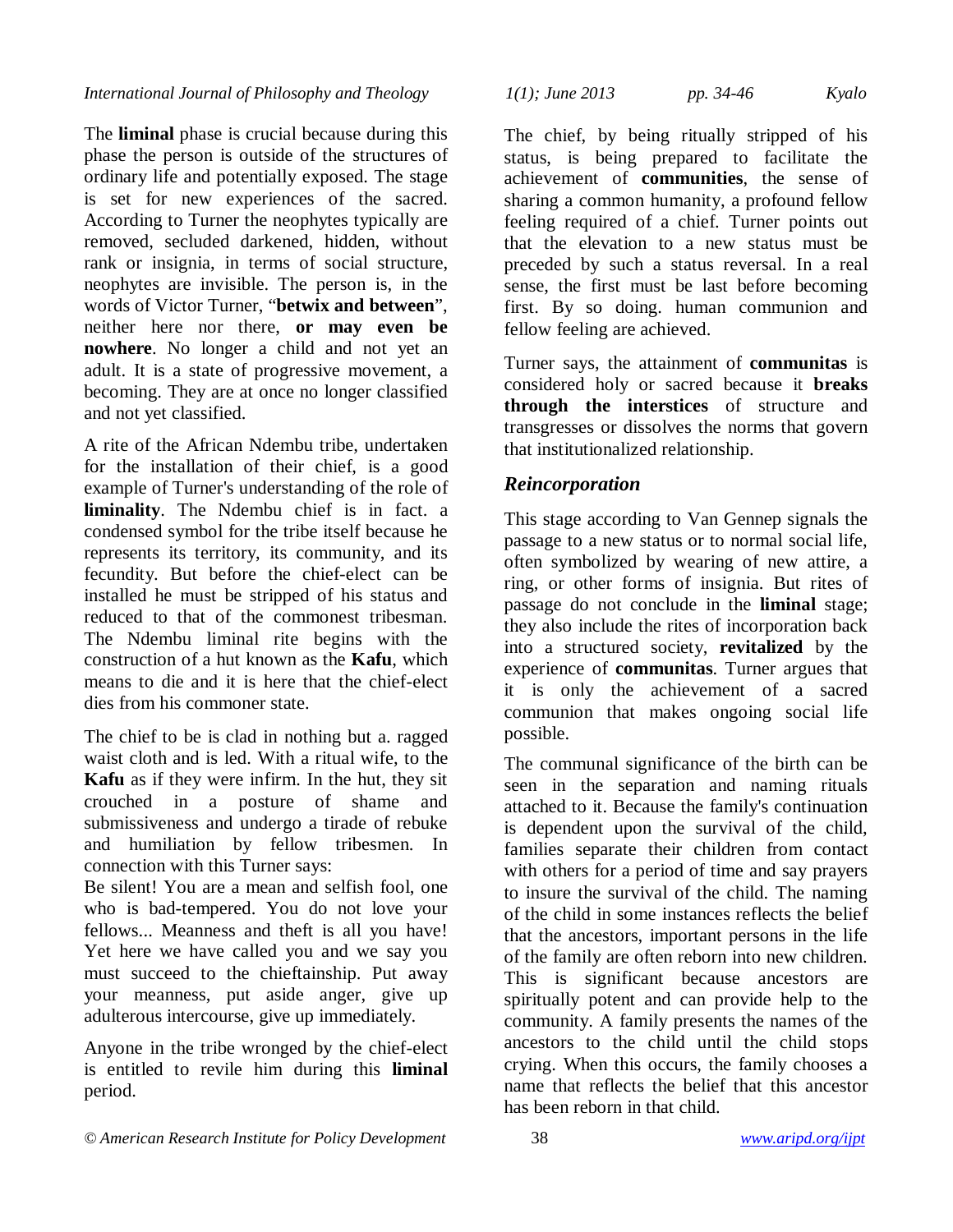The cutting away of the foreskin of the penis or the removal of the part or the entire clitoris allows blood to be spilled and connects the individual with the ancestors and the community. The young people are gathered together, circumcised by an adult skilled in the procedure, then separated from the community for a period of instruction on the responsibilities and expectations of the religious and sexual adulthood.

During this time they are often dressed alike, representing their commonality and liminal status. At the end of the training period, the whole community welcomes them back with a public ceremony celebrating their new status.

# *Life Cycle Rites*

In this essay we have confined examples of lifecycle rites to three:

- Social puberty (initiation into Adulthood)
- Rites of initiation into special societies or vocations, and
- Marriage and funeral rites.

# *Social Puberty*

Initiation rites are among the most important religious rituals and include not only initiation into adult status in society but also entrance into secret societies and admission to a special vocation, such as the:

- Enthronement of a king or
- The ordination and consecration of a nun, priest or Bishop.

### *Social Puberty (Initiation into Adulthood)*

In primal societies, transitions to adult status often coincide with physical puberty or sexual maturity. However initiation into adulthood does not always take place at the time of physical puberty, especially in the case of boys.

*International Journal of Philosophy and Theology 1(1); June 2013 pp. 34-46 Kyalo*

Nevertheless, social puberty rites have to do with the transition from the asexual world of childhood to an adult society that is differentiated by sexual roles. Rites marking the transition to adulthood reveal a rather common pattern in which the initiates are socially isolated and their behaviour restricted:

- Undergo certain ordeals to test their ability to take on their new responsibilities,
- Are instructed in the secret knowledge of the community and
- Shown the sacred objects,
- Finally are given the insignia of their new status and formally recognized as having made the transition.

It is worth noting that this pattern can be recognized in the contemporary college fraternity, initiations as well.-

Isolation and restricted behavior are common to the initiation rites of both girls and boys. Ordeals are a somewhat more typical feature of rituals for boys, although girls often do undergo such ordeals as fasting, sitting motionless and even whipping. Boys frequently are required to prove their physical powers and their hunting feats. Another feature of puberty rites is the physical mutilation of the body, which marks the separation from childhood and incorporation into adult life.

In the case of boys, this often involves circumcision or sub incision, a slitting of the underside. In some societies, a ritual act, called clitoridectomy, is performed on girls. It often involves a painful excision of the clitoris, part of the female genital organ.

It is interpreted as an act of purification and initiation into adult membership. Other means of signaling incorporation include removing a front tooth, filing teeth to points e.g.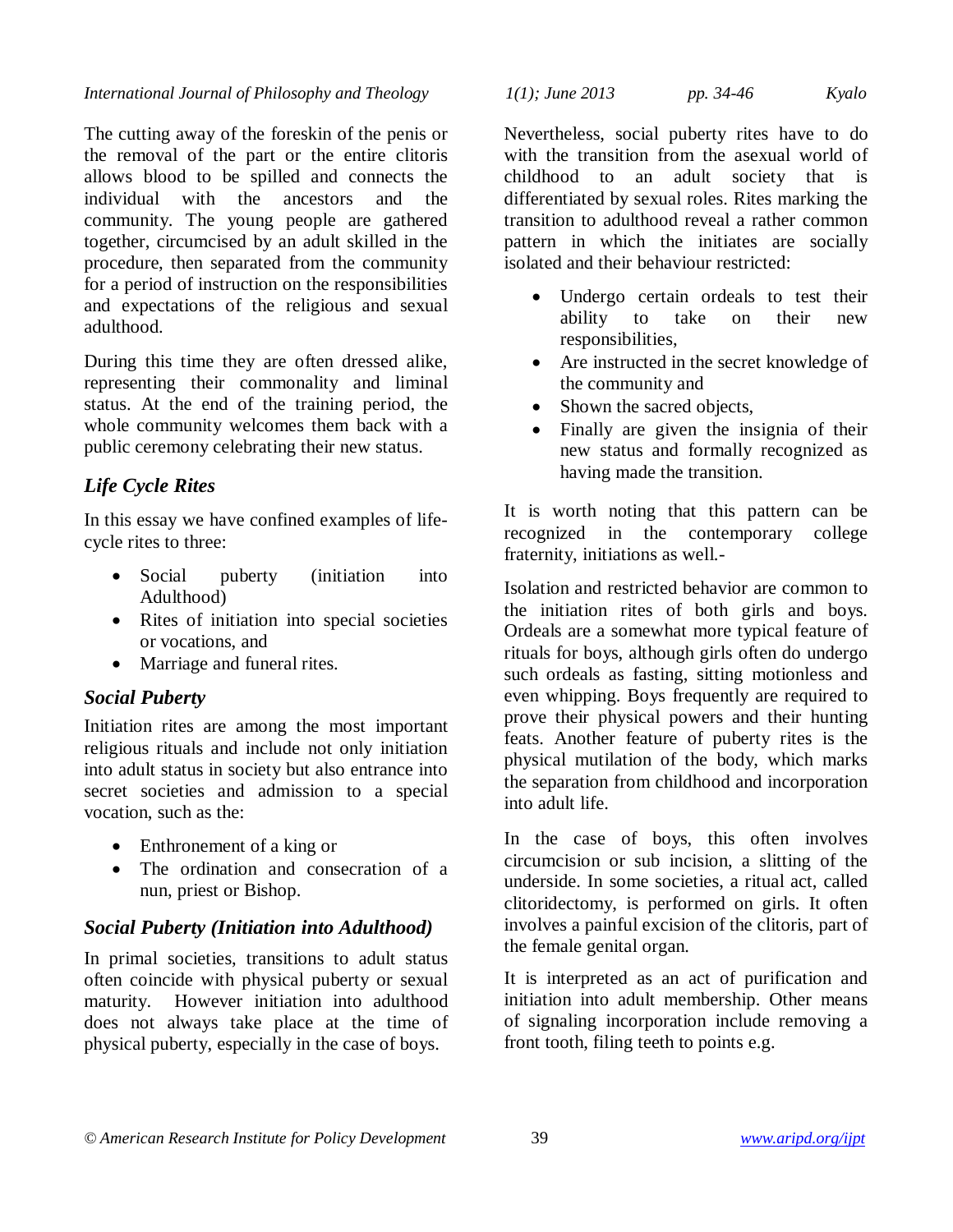Akamba in Kenya, piercing ear lobes and the septum for the insertion of ornaments, tattooing, and scarifying the body, ornamenting, the body with special clothing and bracelets, and hair cutting and dressing.

Another important component of puberty rites is the instruction of the adolescents in the tribal law and in the sacred knowledge of the community. Mircea Eliade (1958) says: In this religious perspective, initiation is equivalent to introducing the novice to the mythical history of the tribe; in other words, the initiated learns the deeds of the supernatural beings, who in the dream times, established the present human condition, and all the religious, social, and cultural institutions of the tribe. All in all, to know this traditional lore means to know the adventures of the Ancestors and other superhuman beings when they lived on earth.

The ordeals and instruction of the young are frequently accompanied by a dramatic ceremonial and dance-including the use of frightening masked figures and bull-roarers, which emit a roaring sound when whirled through the air-all intended to impress on the adolescents a sense of the **tremendum** the sacredness of the occasion which they are never to forget.

# *Vocational Initiation Rites*

In many societies, there are, in addition to the usual social puberty rites, initiation ceremonies for special groups or fraternities that consist of an elite class of persons who have demonstrated that they possess a special capacity to understand the sacred mysteries or are gifted with unique spiritual powers. Membership in a sacred society often cuts across tribal or social boundaries, and entrance can involve a series or rites extending over several years.

*International Journal of Philosophy and Theology 1(1); June 2013 pp. 34-46 Kyalo*

## *Marriage and Funeral Rites*

As a holy estate marriage is hedged around by numerous taboos and customs, such as the throwing of rice or grain at the bride to ensure her fertility, the seclusion of the bride and the groom for a period, the changing of clothing before the marriage, and the tying of knots and the exchange of rings to strengthen the marriage bond.

Funeral rites also reflect the threefold patter of separation, transition, and reincorporation. For most religions, death is viewed as a threshold leading from one mode of existence to another, a liminal period before rebirth to a new status. Similarly, mourning rites represent a time of separation and transition for the deceased's family and friends.

The greater the role played by the deceased in the community- a ruler, for example- the more elaborate and extended are the funeral surrounding death is legion, and their features depend to a considerable degree on the society's attitude toward the role of the deceased in the after life state. Fear of the dead often means elaborate rites of purification or efforts to appease and to placate the spirit of the dead. The body may be removed from the house by special means to ensure that it will not return, or a stake may be driven through the corpse for the same purpose.

# *Life Crisis Ritual in African Cosmology*

This is another non-periodic type ritual. It is the kind undertaken to meet specific crisis in the life of an individual or a community, such as illness, miscarriage, failure in the hunt, or drought. Understandably, the concern for health is of particular urgency and all religion especially those in non-literate societies-have rituals that invoke or ward off supernatural powers as a means of curing disease.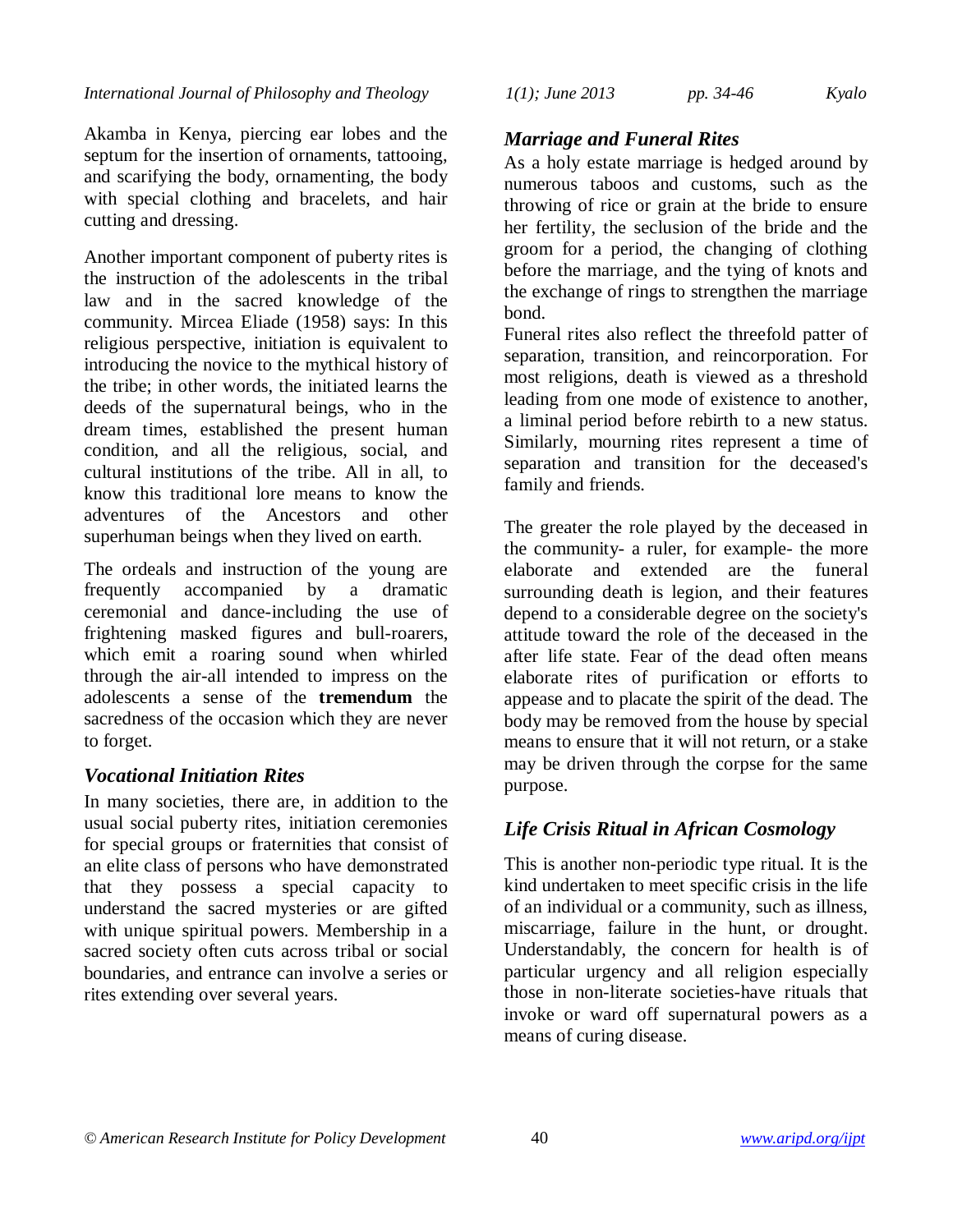The primal societies, it is generally believed not only that health is supernaturally given but also that disease is often dealing with illness. The loss of soul or evil possession is left to work of religious professionals: diviners, medicine men, shamans, exorcise, and priests, since it is often believed that they posse's special ecstatic powers for dealing with the supernatural, including witchcraft and demons.

The shaman is uniquely able to undergo altered states of consciousness and to leave his body and travel to the other world of the spirits, and thereby to serve as intercessor and healer. The word shaman is Siberian, and it is in the northern regions that shamanism can be in its classic form. American Indian religious life. Mircea Eliade (1964) remarks that Shamans.

# *Are predominantly the anti demonic champions; they combat not only demons and disease, but also the black magicians.*

There can be doubt that for primitive thought confession acts as real purgation an elimination of evil matter in the patient's body. The state of taboo which the Agikuyu of Kenya describes as **thahu** is called **thavu** or **makwa** by their neighbours the Akamba. A person in this condition gets sores all over his body. Before the elders can cure the disease they must first diagnose its cause by questioning the sufferer about all that he has done open confession is thus essential. This fact gives a great value to the belief in **Makwa** for however secretly a breach of custom may have been committed; it will not fail to require an open confession.

Among the Baganda a child would contract a sickness, characterized by nausea and general debility, if the mother had committed adultery either before its birth or while she nursed it no cure was possible unless the guilty parties confessed their guilty and underwent at the hands of the medicine man. A special ceremony of cleansing.

*International Journal of Philosophy and Theology 1(1); June 2013 pp. 34-46 Kyalo*

The medicine man added some of the woman's chest and on the chest of her children, this was supposed to neutralize an evil that had attached itself to her or them. No Baganda woman might visit a well while she was menstruating, if she did so, the water would dry up. She herself would fall sick and die, unless she confessed her fault and the medicine man made atonement for her.

Douglas Mary (1985) observed that rituals of purity and impurity create unity in experience. So they are positive distributions to atonement. By their means symbolic patterns are worked out and publicly displayed. Similar healing rituals are found in most tribal societies.

Disorder and chaos threaten the meaning and order we have created in our lives through the inevitable life crises we encounter. To counter their effects we develop various rituals to help us cope and to get us through. African communities developed rituals aimed at helping individuals and communities deal with human and natural calamities, such as an accident, a sudden illness, a drought, a death or war. In African cosmology there is a balance or harmony in human life and in the universe. Crises, whether natural or human in origin, reflect a break in that balance. A fundamental way to restore the balance is through ritual activity. The rituals seek to restore the harmony in the world and, in so doing (4, bring an end to the affliction suffered by the community or the individual.

In many African communities the practice of divination, using certain signs to understand the cause or cure of an affliction, is a common practice. When a catastrophe or problem emerges unexpectedly, we often **ask why is this happening to me**? We want to know what we did. The African believe that most individual and communal misfortunes are a result of moral problems within the community. A diviner's task is not to tell the future but to scrutinize the past and to disclose the spiritual and moral causes for the crisis.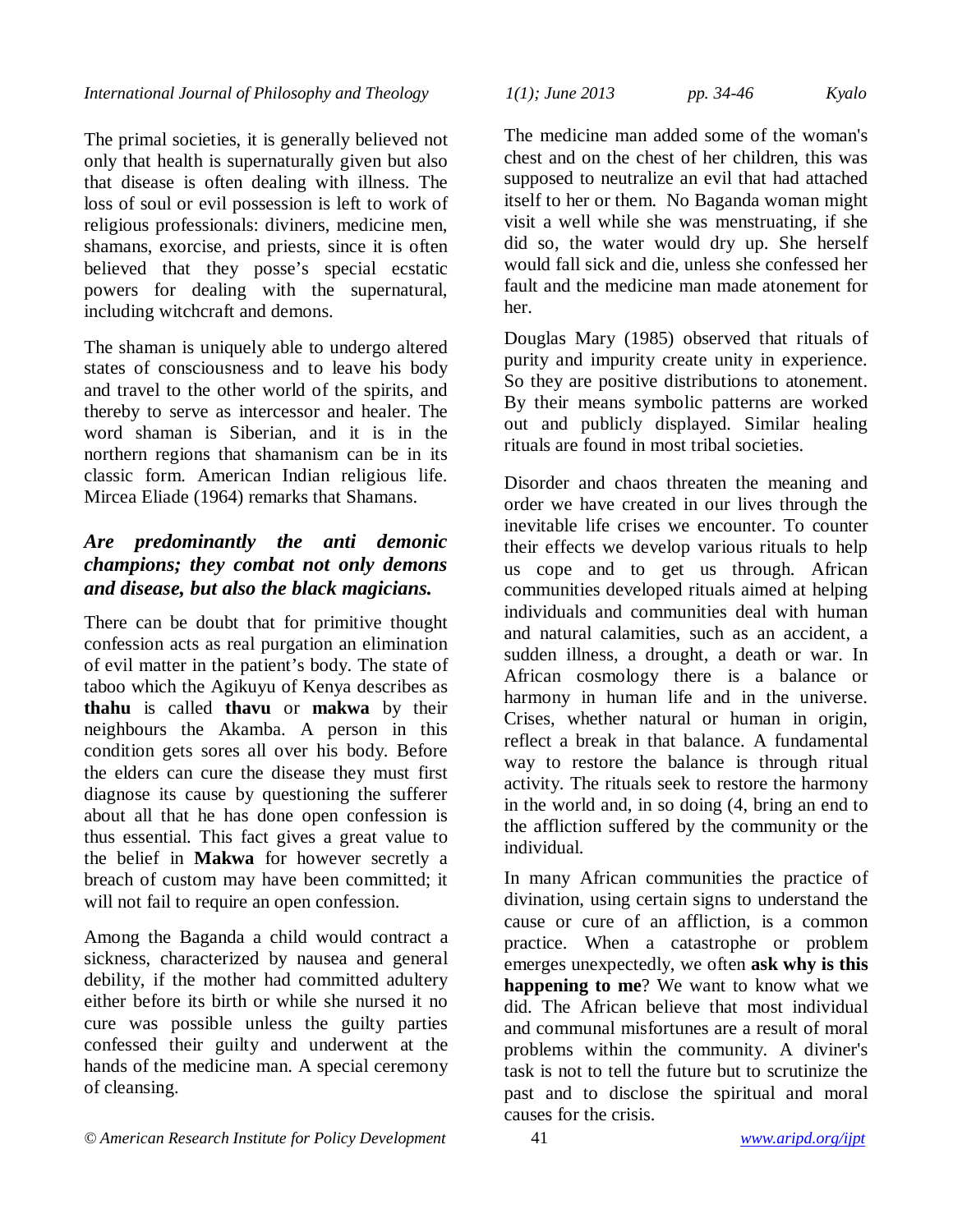#### *International Journal of Philosophy and Theology 1(1); June 2013 pp. 34-46 Kyalo*

By asking a series of questions of the people involved, the diviner seeks to construct a picture of the events and the relationship involved that led to the misfortune. Because each relationship in the Akamba life carries certain moral responsibilities, the diviner is able to identify potential moral conflicts that might be the source of the crisis. In addition, the diviner usesa guard filled with approximately twenty pebbles which symbolize relationships, problems, and motives common to Akamba society. By shaking the guard, certain pebbles rise to the top and these provide clues which the diviner uses to discern the cause of the crisis.

### *Calendar or Seasonal Rituals and Their Significance Periodic (Cyclical) Rituals*

Periodic rituals are rituals that celebrate seasons in the year or commemorate specific historical events. As with all rituals, there are often several layers of meaning, attached to them. All over the world, from time immemorial, societies have marked the seasons and important events in the cycle of the year with public rituals. These seasonal and calendar rites are closely associated with the rhythmic changes of nature.

Gaster (1961) rightly observes that, for the ancient community, life is not so much a progression from cradle to grave as it is a series of leases annually or periodically renewed. These leases on life follow a more or less uniform structure that Gaster describes in terms of four principle movements.

 First comes rites of **mortification**, symbolizing the state of suspended animation which ensues at the end of the year, when one lease of life has drawn to a close and next is not yet assured.

- Second comes rites of **purgation**, where the community seeks to rid itself of all noxiousness and contagion, both physical and moral, and of all evil influences which might impair the prosperity of the coming year and thereby threaten the desired renewal and vitality.
- Third comes rites of **invigoration**, whereby the community attempts by its own concerted and regimented effort, to galvanize its moribund condition and to procure that new lease of life.
- Last comes rites of **Jubilation**, which bespeak men's sense of relief when the New Year has indeed begun and the continuance of their own lives….is thereby assured.

New Year rituals also have multiple levels of meaning. They are rituals of thanksgiving and gratitude for all that the sacred has provided. But they are also periods of penitence and renewal, full of recognition of past wrongs and promises to change in the year ahead. The festivals and celebrations provide an opportunity **to reflect, to take stock and to redirect one's life**. The rituals associated with Easter have various religious and secular meanings. The specifically religious dimensions include the rituals associated with Holy Week, Good Friday, and Easter morning. Easter also includes rituals associated with spring and the birth of new life. In agricultural societies, rites connected with planting, the first fruits, and the harvest are universal. On the other hand, in historical religious such as Judaism and Christianity, fixed calendar rites as Kenyatta day in Kenya and independence days in any country, serve to commemorate and represent archetypal historical events. Even some these rites-Christmas and the Jewish Passover, for example trace their roots to the annual cycle of the seasons.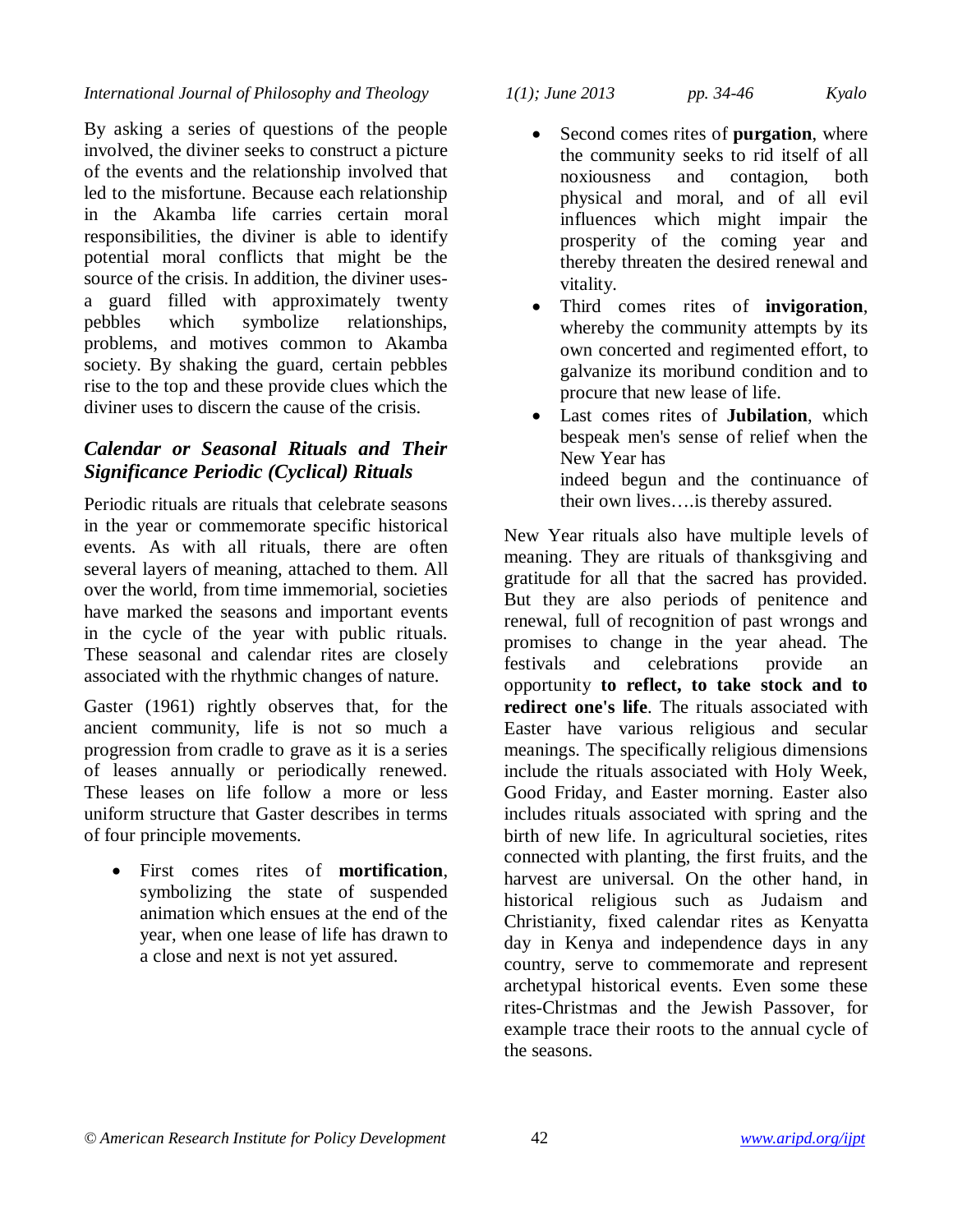Seasonal ritual is always directed to securing the well-being of both the community and the individual. It tends to follow a common ritual structure in which the evil, pollution, and eclipse of life's vitality, connected with the older year, are mortification and Lenten austerities and rites of emptying (kenosis), followed by rites of revitalization, or the giving of new life, fertility, and prosperity.

# *Sacrifice in Seasonal and Calendric Rituals*

Calendric and seasonal ritual includes ritual acts of sacrifice. The religious intention or purpose of presenting offerings and sacrifices is that. Innumerable human emotions can be expressed in these actions. Including **fear**, **guilt**, **adoration**, **gratitude** and **homage**. Offerings signify a **simple bargain** or exchange.

Tylor (1958) believed that sacrifice evolved through three stages: **Gift giving, homage**, and **abnegation, or renunciation**. Gift giving clearly can express the giver obligating the receiver (god) to act in kind. Taylor saw the same rule at work in homage. The person seeks to gain the King's or the god's goodwill and protection. Renunciation, however, expresses only self-denial and Tylor believed, is free of crudely practical motives. He therefore considered such acts of renunciation as expressing higher forms of sacrifice. Tylor's first function of sacrifice is propitiation. To propitiate means to cause to become favorably inclined to appease or conciliate another. From the dawn of human life, offerings have been made to propitiate the spirits or gods, to achieve their favour, and minimize their hostility.

The second important purpose of the securing of a social bond. Among the Akamba sacrificial rites were often accompanied by sacred feast or meal. The meal served to establish a covenant, or a mystical union, between the godsymbolized by the sacrificial elements consumed- and those participating in the meal.

*International Journal of Philosophy and Theology 1(1); June 2013 pp. 34-46 Kyalo*

The ritual also strengthens the bond between the members of the community itself. A third and most important, function of sacrifice is expressed by the term expiation-the making of amends or atonement-for defilement transgression. According to this view, sacrificial rites of expiation assume some offence against the sacred or divine. In their most primal form rites of expiation are directed at the removal of pollution, release from which, it is believed, can free the community and the individual from deadly contagion.

What is of critical importance to expiatory rites, however, is the belief that life can be restored not simply by ethical good works but only by costly self-sacrifice. Life must be offered in order that life may be preserved. Moreover, the focus of attention is not on the individual but rather on the transgression that affects the entire society. The community is defiled, and reconciliation needs to be effected. The defiled and sinful life therefore must be offered, sacrificed and destroyed so that new life might be given.

The way in which corporate purgation and atonement is usually achieved is through the community's representative, or scapegoat. The word scapegoat has in recent times, come to refer to someone who is blamed for someone else's errors and who bears the burden of the blame, but this is a distortion of its original intention. Both primal societies and the ancient world shared a more profound sense of corporate personality the belief that one person, perhaps the king or a totem animal, can represent the entire tribe or nation and can thereby be its sin bearer.

### *Gaster (1974) Points To The Real Function Of The Scapegoat As Representative:*

The essential point about the scapegoat is that it removes from the community the taint and impurity of' sins which have to be openly confessed.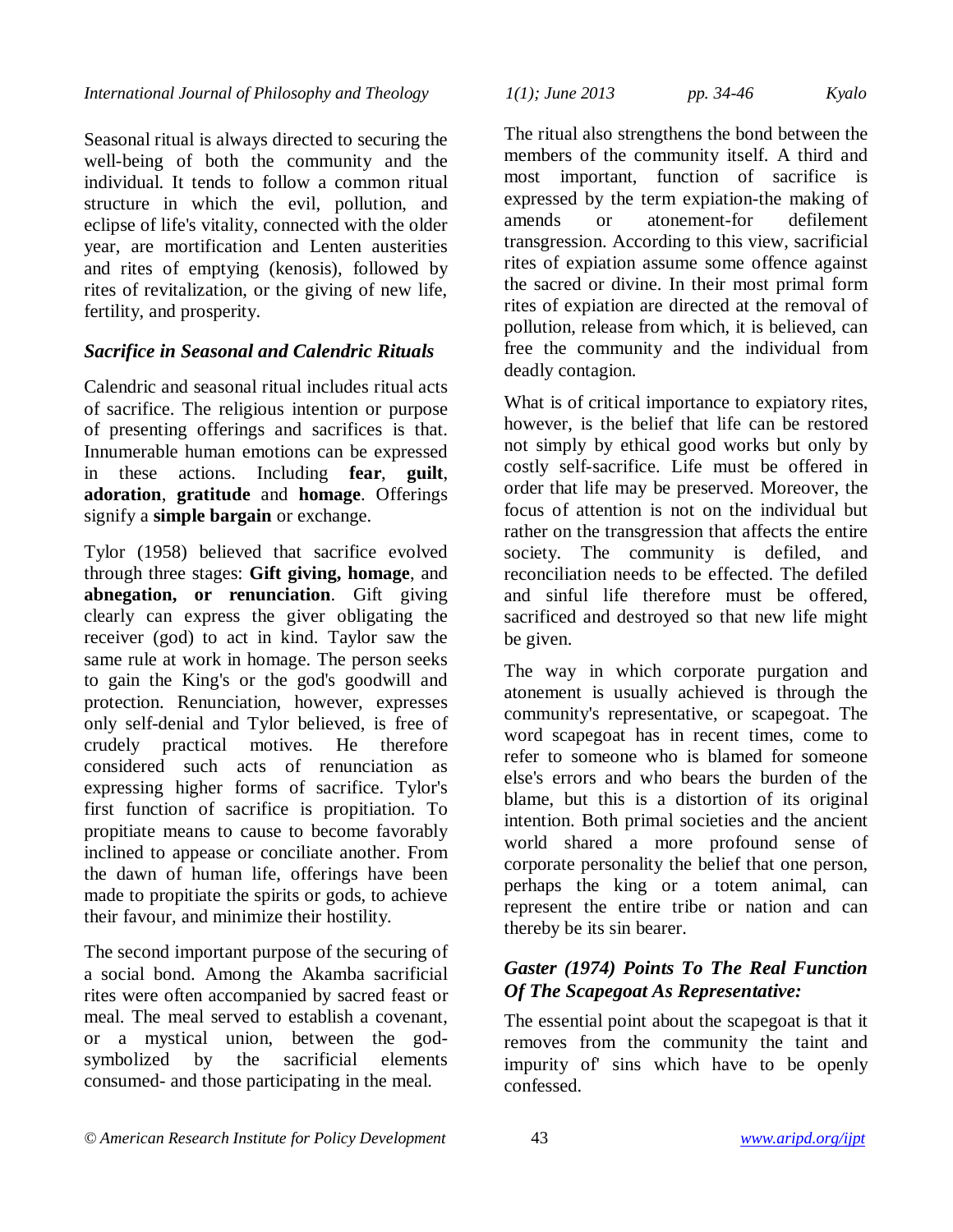There is no question of transferring to it either blame or responsibility; the sole issue of how to get rid of the miasma of transgression which one freely acknowledges. Yet there can be no assurance that every single person will indeed undergo that process; latent impurity may therefore remain......There is thus only one method of securing clearance, namely, to pronounce a comprehensive blanket confession of sins and to saddle the comprehensive taint upon some person, animal or object which will be forcibly expelled and thereby take it away.

The representative is the sin remover, and expiation usually involves the offering the sacrifice and death- of the victim, which removes or covers the pollution and sin. So acts of renunciation, the covering or purging of impurity or sin, the strengthening of the bonds of community, and the warding off of violence are deeply human in every society.

# *African Rituals as Sacraments*

It will be helpful to conclude this analysis of African rituals with a brief consideration of ritual as sacrament. By so doing, we can summarize some of the most salient characteristics of African rituals. **Broadly speaking, all religious ritual is a sacrament** in that it concerns the presence of the sacred or holy. Sacraments make use of temporal thingswords, gestures, and objects-for a spiritual purpose, to make manifest the sacred or the supernatural**. A sacrament is an outward and visible sign of an inward and spiritual grace**. Sacraments do not, like symbols, simply signify or represent the sacred; they also work. Effective action is essential to sacraments.

Underhill (1957) underlines this point:

The water cleanses, the bread and wine feed, the oil anoints, the imposition of consecrating hands conveys new character, the marriage act unites; and all this in the interior and spiritual as well as in the exterior and natural sense...

*International Journal of Philosophy and Theology 1(1); June 2013 pp. 34-46 Kyalo*

A valid sacrament, therefore, always leaves the situation different from what it was before. Sacraments, like initiation ceremonies, are performative in the sense that they actually accomplish something; they change the status or condition of the participants. In many sacramental religions, such as Roman Catholicism, the efficacy of sacramental rites is not fundamentally dependent on the individual's subjective condition or feelings. The sacrament functions, according- to Catholic doctrine, **ex opere operato (by the work worked);** THAT IS, the rite itself has a causal power or efficacy beyond its subjective or psychological effects.

Douglas M. (1970) registers this performative character of sacraments in her comments on the Roman Catholic Eucharist. Symbolizing, she writes:

*Does not exhaust the meaning of the Eucharist. Its full meaning involves….sacramental efficacy… The crux of the doctrine is that a real, invisible transformation has taken place at the priest's saying of the sacred words and that the eating of the consecrated host has efficacy for those who take it for others.* 

Sacraments do, of course, have profound psychological and sociological effects, as do all rituals. The function of catharsis, or the clarification and purification of the emotions in ritual action, should not be underestimated. Nor should the wider sociological effects of sacraments be minimized in the least. Sacraments like rituals, bring attitudes and beliefs to a heightened state of consciousness, thereby strengthening these convictions and. in turn, fortifying the community. Sacramental rites are performative, but related to this is their repetitive character. Sacramental action must be undertaken periodically at certain specified times of the season, the life cycle, or the liturgical calendar. The habitual, recurrent, and rhythmical character of sacramental ritual is crucial to its effect.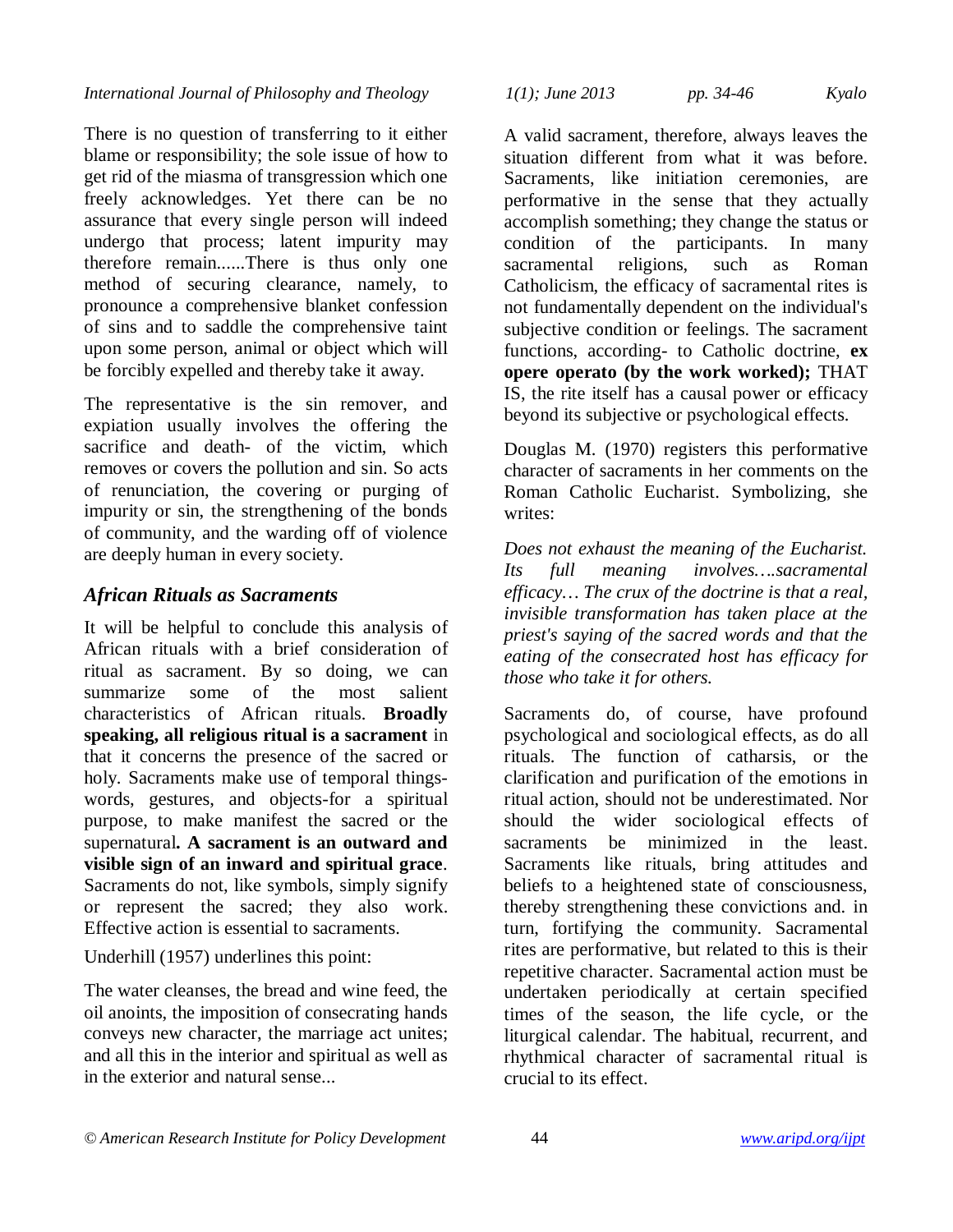Another characteristic of sacraments is the meticulous accuracy of their performance, which is often considered essential to their efficacy. Therefore, the form of a sacramental ritual becomes fixed and conventional.

Departure from the traditional way can cause anxiety as to whether the rite is actually achieving its effect. For this reason, sacramental rites are the most conservative aspect of a community's religious life and can be a source of weakness if the rituals become too conventional and routinized and lose their vitality and relevance. This is the cause of periodic antiritual protests by religious prophets and puritans against the dead monotony of formal liturgical routine, of going through the paces.

Such forms of antiritualism are probably a sign that certain deadness has, indeed, set in. But authentic ritual is neither lifeless nor unfeeling; quite the contrary, we have seen that it engages both individuals and communities at the deepest levels of their being. We can conclude, then, by calling to mind that ritual structure makes possible a wordless channel of communication. Put another way, ritual can represent or create a structure of meaning that is capable of binding us together; of reviving our sense of participation in a larger human, even cosmic, drama; and of restoring us to genuine **communitas**.

# *Conclusion and Recommendation*

Striking feature of many rites is the offering of a sacrifice. The various purposes of sacrifice are discussed and particular attention is given to rituals of atonement for defilement, transgression or sin-and the critical role-played by the sacrificial representative-or scapegoat-as sin remover. The paper concludes with a discussion of rituals as a sacraments and how sacraments reflect some of the most characteristic features in societies.

*International Journal of Philosophy and Theology 1(1); June 2013 pp. 34-46 Kyalo*

Mbiti J. S. (1969) Says whatever happens to the individual happens to the whole group, and whatever happens to the whole group happens to the individual. t1/4 fs, The individual can only say I am because you are and since you are therefore I am. This is very applicable to rituals regardless of the type of rituals we are dealing with. Ritual accomplishes something or reinforces the belief or behaviour by the very fact of its periodic repetition. The philosopher Ludwig Feuerbach said, Man is what he eats, i.e. we become what we habitually do.

From this discussion of African ritual, we can see the tremendous use of ritual activity to help participants find meaning, order, and relationships in their lives. Rituals encompass every facet of life, from daily practice and annual celebrations to significant transitions and crises in the lives of individuals and communities. These symbolic actions re-enact and make conscious religious understanding of reality and enable participants to make their lives meaningful by connecting to their perceptions of the ultimate ordering of life. Symbolic action, however, is but one form of significant ordering action.

The significance of rituals is essentially to renew in perpetual basis a kind of pre-existing, act of god. The rituals are to revitalize (strengthen) the forces of life that are threatened by degradation. Uzukuu (1988) says rites of passage are a way of expressing the aspiration of a community. Through them, society hands on cultural values and beliefs to the young generation for transmission to posterity. It is in and through this ritual action that the being of the community comes to manifest realization.